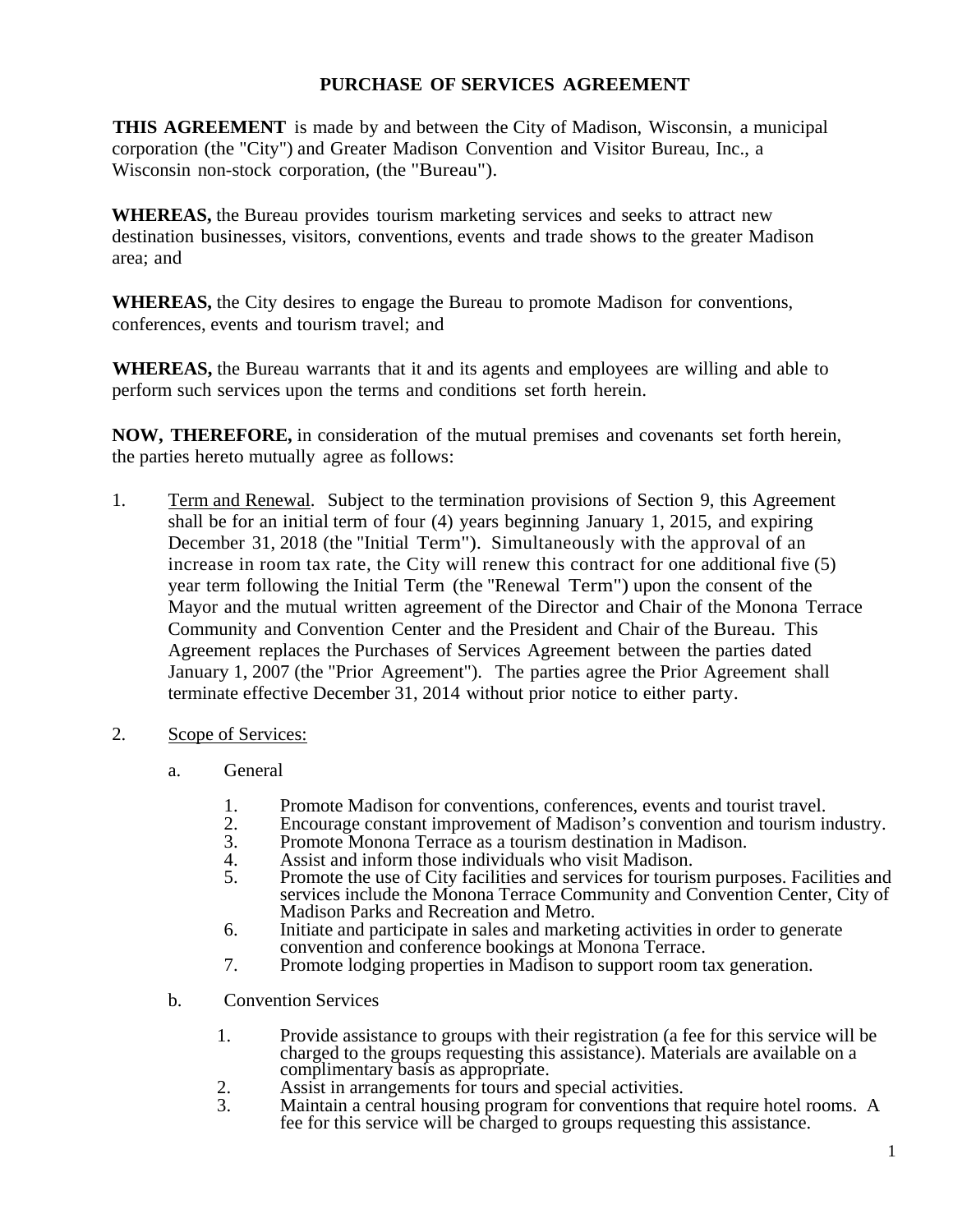- 4. Provide official Bureau visitor information to both convention planners and individual visitors. A fee for this service may be charged to groups requesting this assistance.
- 5. Act as a central source for answering visitor inquiries about the City.
- 6. Provide free membership services to the City and its agencies.
- c. Visitor Information
	- 1. Make official Bureau visitor information available to visitors to Madison.
- d. Administration
	- 1. Operate and administer the Monona Terrace Event Assistance Fund.
	- 2. Provide for the President or other professional staff to plan and supervise the activities.

The Bureau will make no change in the services provided without prior written approval by the City.

- 3. Program Goals. Attached hereto as Exhibit A is the Description of Program Goals and Compensation, which shall be reviewed and updated annually by the City and the Bureau. The Scope of Services and the Program Goals and Compensation for years 2015 -2018 and the Renewal Term, if applicable, shall be agreed upon by the City and the Bureau and specified in writing no later than December 31st the year immediately preceding, or the existing Scope of Services, Program Goals and funding levels shall remain in place until such time as they are amended by the City and Bureau. The Director and Chair of the Monona Terrace Community and Convention Center are authorized to annually negotiate and execute amendments to the Scope of Services and to the Descriptions of Program Goals and Compensation (Exhibit A) It is the intent of the parties that the City funding be used primarily for programs which benefit the City of Madison, and that the Bureau will provide reasonable substantiation of doing so. The Bureau shall not expend City funds to promote communities which are collecting a room tax and not contributing any room tax revenues or are otherwise investing in the Bureau.
- 4. Compensation. The City shall pay the Bureau in accordance with the terms of this Section and Exhibit A. In 2015, the City's payment to the Bureau for destination marketing services shall equal 21.5% of the actual room tax collections. In subsequent years, the City's payment to the Bureau for destination marketing services shall equal 22% of the actual room tax collections in 2016, 24% of the actual room tax collections in 2017 and 26% of the actual room tax collections in 2018. If the parties agree to a Renewal Term, pursuant to Section 1 herein, then the City's payment to the Bureau in 2019 for destination marketing services shall equal 26% of the actual room tax collections and in subsequent years, the City's payment to the Bureau shall be equal to 28% of the actual room tax collections in 2020, 30% of the actual room tax collections in 2021 32% of the actual room tax collections in 2022 and 34% of the actual room tax collections in 2023. The Finance Director shall make an estimate of the room tax collections for years 2015 through 2018, and for years 2019-2023 during the Renewal Term, and the Finance Director shall advise the Bureau of such estimate each October 1st preceding those years. The City and the Bureau acknowledge and agree that, for the payment to be made on March 1, 2015, the City Finance Director made the estimate of the room tax collections on October 1, 2014. Payments made during 2015 through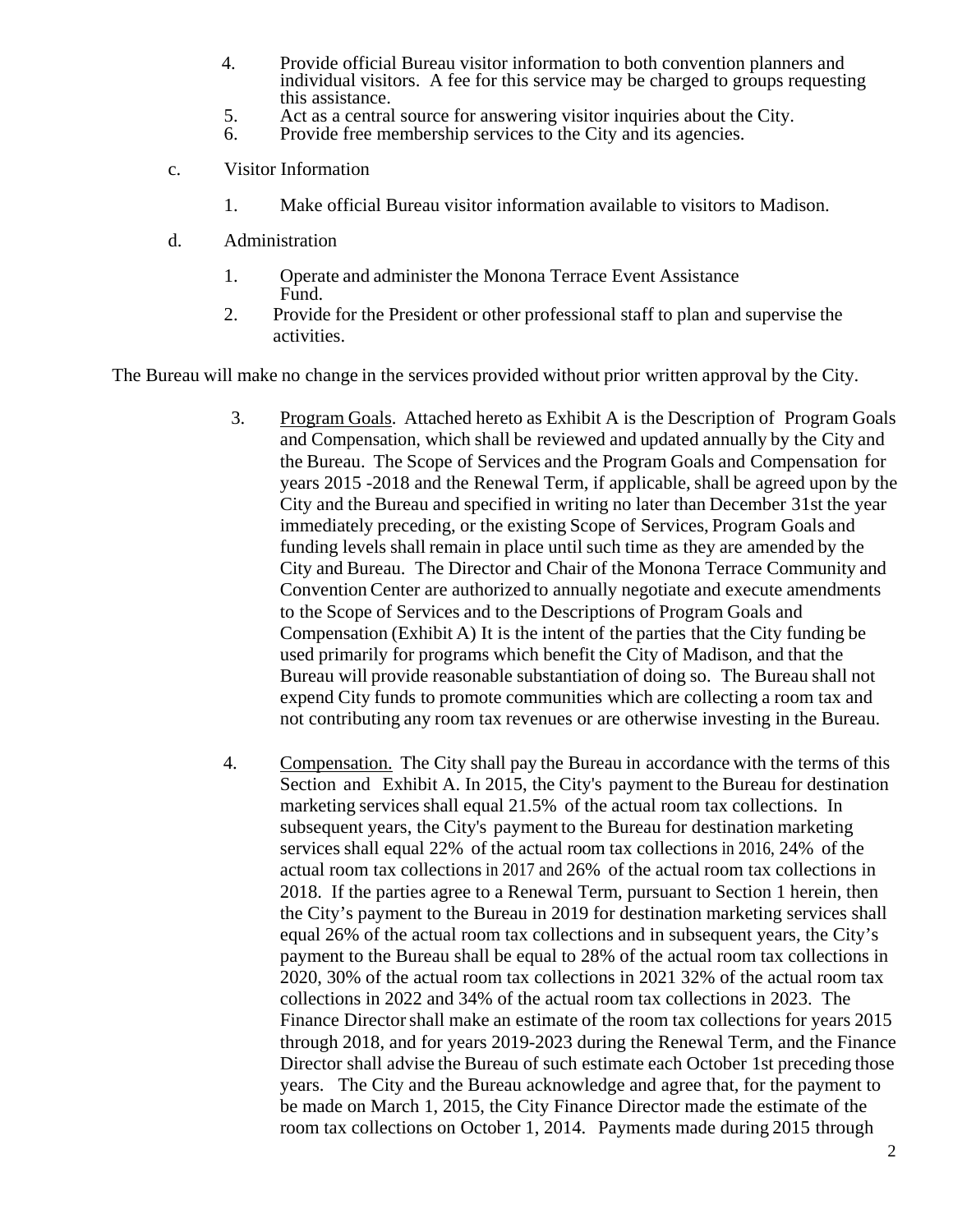2018, and payments made during the Renewal Term, shall be based on the Finance Director's estimate. On each March 15th from 2015 through 2018, and from 2019 through 2023 during the Renewal Term, when the actual amount of room tax collections for the prior year is known, the City shall adjust the prior year's payment to reflect the amount of actual room tax collected, by either reducing the amount of the March 15th payment where an overpayment was made the prior year, or by increasing the amount of the March 15th payment where an underpayment was made the prior year. Payments by the City to the Bureau for destination marketing services shall be based on the annual allocation of total City room tax collections at the rates indicated above as annually authorized by the Common Council, and on the Bureau's achievement of the Program Goals listed in Exhibit A.

The City may reduce payments to Bureau in the event that revenue growth in any year of the contract period is projected to increase 0% or less over the prior year or if the Room Tax Fund is projected to have a deficit in any year of the term of the Agreement after application of all reserves. The revenue growth and fund condition forecasts must be accepted by action of the Room Tax Commission prior to the City exercising this provision. Notwithstanding this provision, funding provided to the Bureau under this Agreement is subject to appropriation by the Room Tax Commission. Should the City exercise this provision the Bureau may initiate a reduction in services provided. This mutual provision is a one year action and does not affect or alter provisions of the remaining contract term unless in any of the remaining years of this Agreement the Room Tax Fund is projected to increase 0% or less over the prior year; or if the Room Tax Fund is projected to have a deficit in any year of the term of this Agreement after application of all reserves.

 5. Reporting Requirements. The Bureau agrees to furnish the City with reports up to 3 times per year and at other times upon request of the Room Tax Commission and annual audited financial statement. The Bureau also agrees to submit any other records or reports requested by the City which are relevant to the services provided hereunder with the exception of competitively sensitive information. Competitively sensitive information is defined for the purposes of this Agreement as trade secrets, patentable ideas and secret formulas, processes and methods used by Bureau. With the specific exception of pending sales and incentive commitments which are considered competitively sensitive, competitively sensitive information does not include any financial information related to the services provided to City under this Agreement.

Except for regularly scheduled financial and service reports, requested reports and documents shall be provided within two weeks after the Bureau receives the City's written request, unless the parties agree in writing on a longer period. The Bureau agrees to permit the City Finance Director, the Director of the Monona Terrace Community & Convention Center, or their designees, access to all of its records and premises connected with the performance of this Agreement, at reasonable times with written notice. At least annually, the Bureau will provide a report of results and activities to the Monona Terrace Board of Directors. The timing and content of the report shall be agreed upon by the Bureau and Monona Terrace.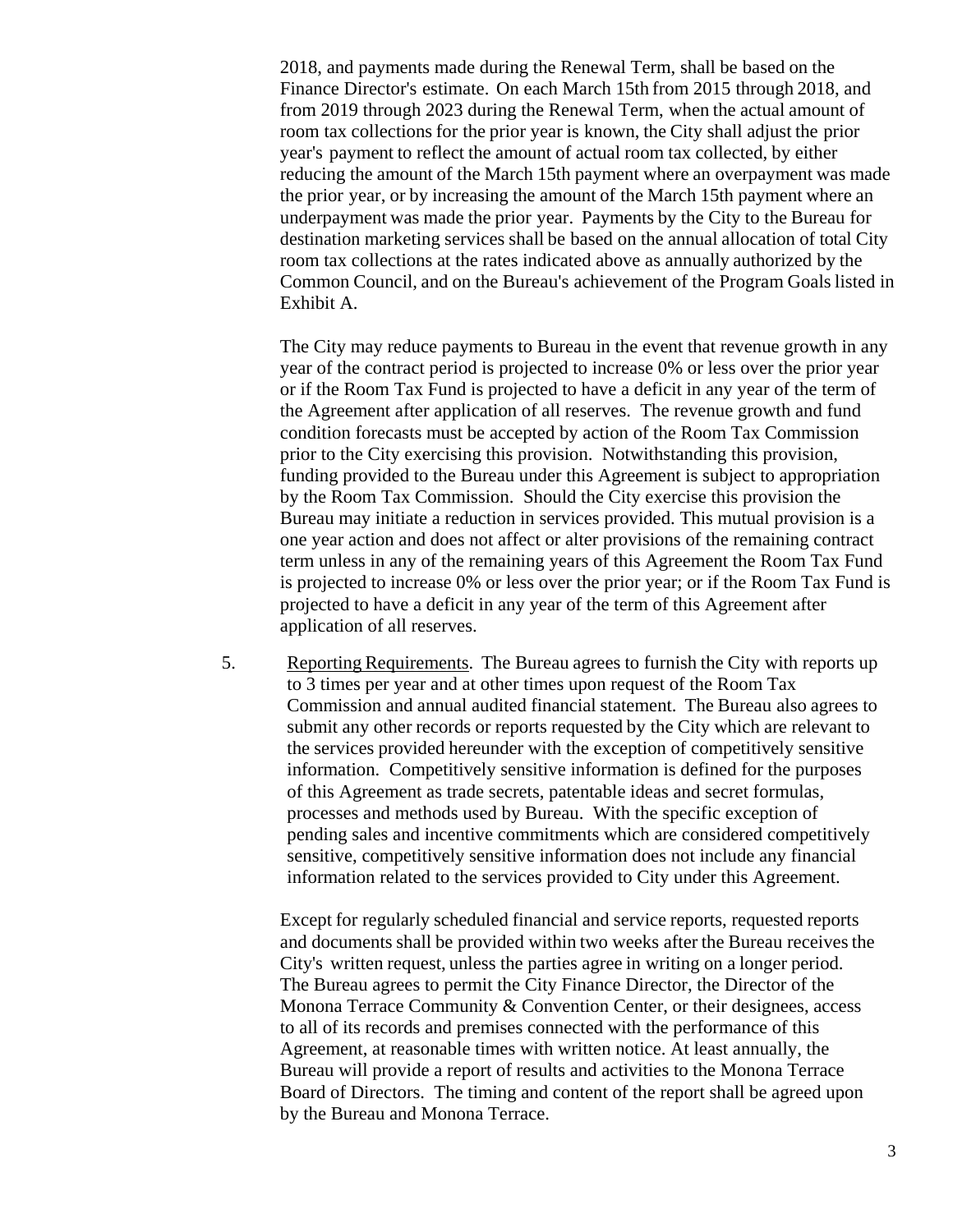6. Notices. All notices to be given under the terms of this Agreement shall be in writing and signed by the person serving the notice and shall be sent registered or certified mail, return receipt requested, postage prepaid, or hand delivered to the addresses of the parties listed below

FOR THE CITY:

**Director**  Monona Terrace Community & Convention Center One John Nolen Drive Madison WI 53703

FOR THE BUREAU:

 President, GMCVB, Inc. 22 East Mifflin St. Suite 200 Madison, WI 53703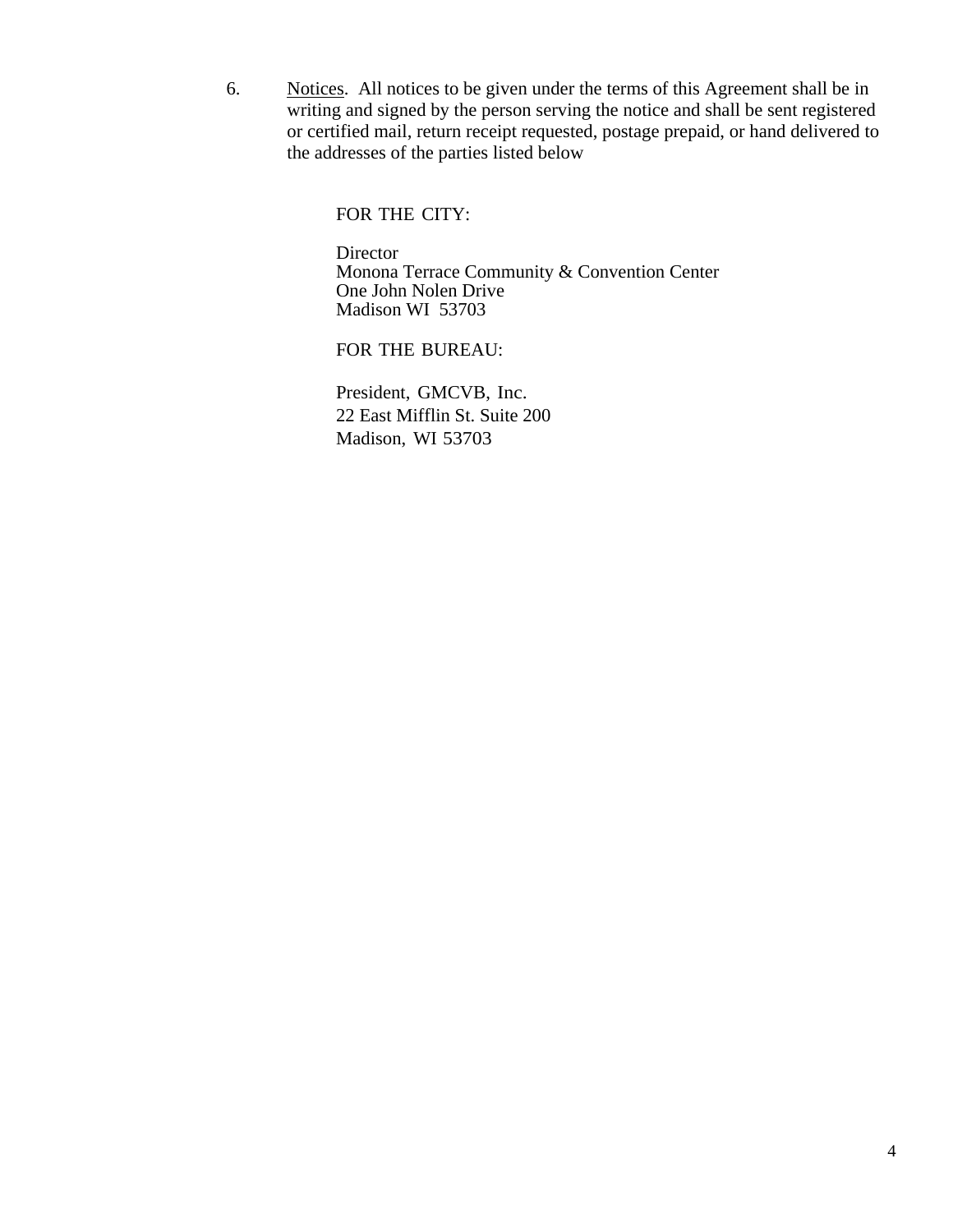7. Financial Recording, Control and Record Retention. All funds received by the Bureau from the City must be deposited intact in a financial institution account. Where funds from more than one source are deposited into the same account, sufficient supporting documentation must be maintained so as to account for those funds by source.

All expenditures made by the Bureau with City funds must be documented. Expenditures must be made by check or credit card unless specifically exempted by the City. The individual who signs checks should be someone other than the person authorizing the payment. If expenditure decisions are made by an executive board or committee, written minutes must be maintained.

On or before a date specified annually by the City and the Room Tax Commission, the Bureau shall submit to Room Tax Commission an annual budget (the "Annual Budget") pursuant to the applicable Scope of Services and Program Goals. The Bureau agrees that no City funds received pursuant to this Agreement will be expended in any manner which violates this Agreement and that it will not perform any services using City funds other than those specified herein.

In addition to maintaining an accurate and well documented financial institution account, bookkeeping records must be maintained. The Bureau shall ensure that any subcontractors engaged by the Bureau to perform or furnish services or programs hereunder must maintain expenditure records in accordance with this Agreement.

Financial records, supporting documents, statistical records, service records and all other records pertinent to the services purchased pursuant to the Prior Agreement and to this Agreement shall be retained by the Bureau until December 31, 2017 and until December 31, 2026, respectively, except that records that are the subject of audit findings shall be retained until that date or until such audit findings have been resolved, whichever is later.

8. Indemnification and Insurance. The Bureau hereby agrees to hold the City, its employees, officials, officers and agents harmless and to indemnify and defend the City, its employees, officials, officers arid agents against all claims, demands, liabilities, losses, damages and expense of any kind or nature, on account of any injury, damage to or death of any person or on account of any damage to any property of any nature arising from, in connection with, caused by, or resulting from the Bureau's performance under this Agreement, whether or not such claims, demands, liabilities, losses, damages or expense are caused by or contributed to by the City or its agents or employees.

The Bureau agrees that in order to protect itself and the City under the indemnification agreement set forth in the paragraph above, it will at all times during the term of this Agreement keep in force and effect, Comprehensive General Liability Insurance including, but not limited to, Contractual liability, personal injury, bodily injury and property damage,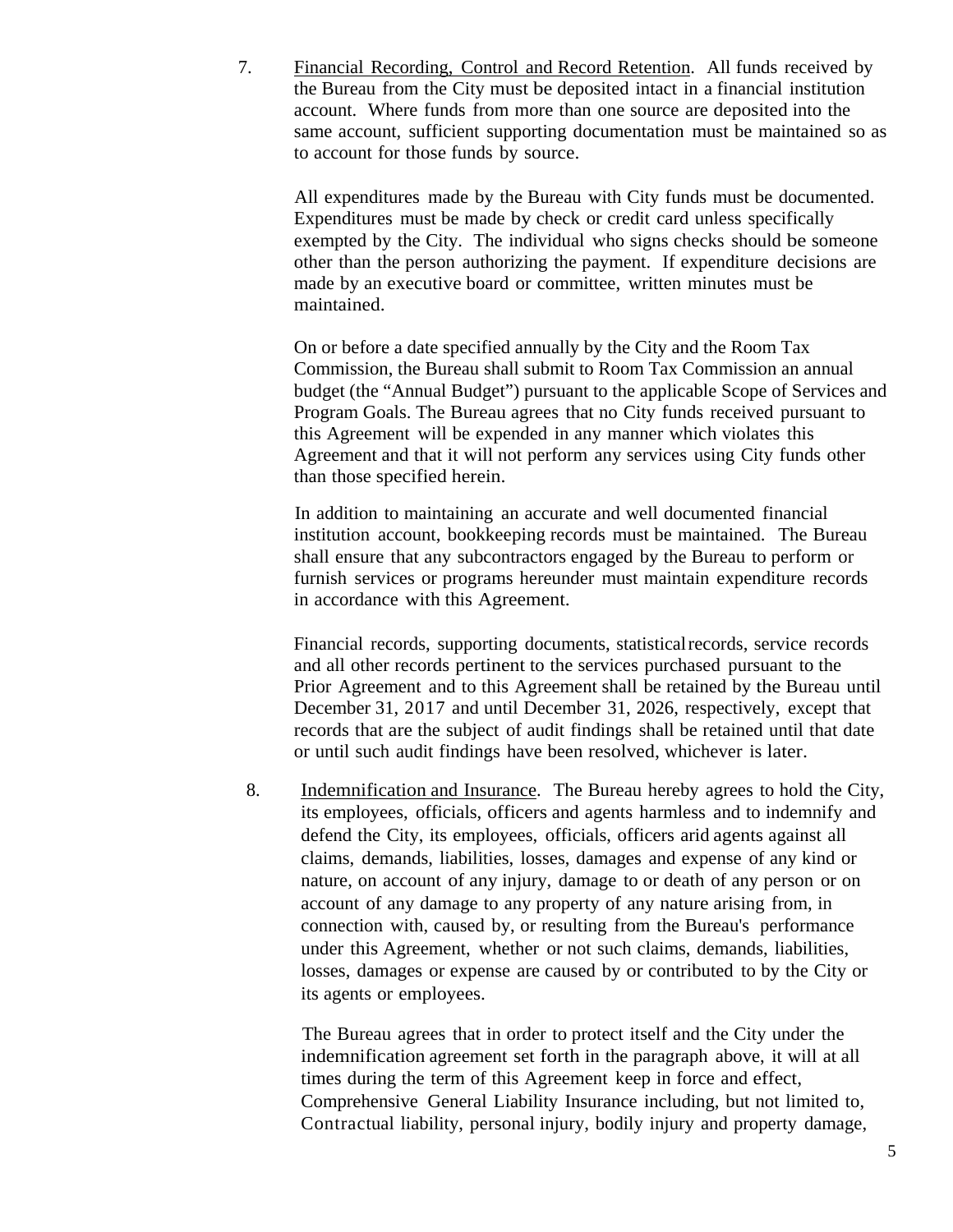and automobile liability insurance coverage, issued by a company or companies authorized to do business in the State of Wisconsin, with liability coverage provided for therein in the amount of \$1,000,000 combined single limits. The coverage afforded shall apply as primary with the City named as additional insured. The Insurer shall give thirty (30) days advance written notice of cancellation, non-renewal or material changes during the term of this Agreement. Upon execution of this Agreement, the Bureau shall furnish the City, with a Certificate of Insurance and, upon request, with certified copies of the requested insurance policies.

9. Termination. This Agreement may be terminated at any time by written mutual agreement of the parties, provided all applicable laws and regulations are complied with.

Either party shall have the right at its option to terminate this Agreement and be free from all obligations hereunder in the event that the other party is in default or violates any of the terms, conditions, assurances, or certifications of this Agreement. In the event of such default or violation, the non-defaulting party shall deliver to the defaulting party a Notice of Demand to Cure Default, explaining the nature and extent of the default or violation. The defaulting party shall cure or remedy said violation or default within thirty (30) days after receipt of said Notice, unless a longer time is agreed upon by both parties, in writing. In case the default is not cured or remedied within thirty (30) days or a longer time agreed upon, the non-defaulting party may terminate this Agreement upon five (5) days' written notice.

Either party shall also have the right to terminate this Agreement and be free from all obligations hereunder upon the happening of either of the following, upon thirty (30) days' written notice: the occurrence of any event beyond the control of either party which renders it impossible to continue performance pursuant to this Agreement. or the Room Tax Commission's failure to appropriate funds sufficient to pay the Bureau for anticipated services.

The City shall have the right at its option to terminate this Agreement and be free from all obligations hereunder upon the inability of the parties to agree on the Scope of Services and Description of Program Goals and Compensation in any year according to the terms set forth in Section 3.

The City shall have the right at its option to terminate this Agreement and be free from all obligations hereunder in the event that changes to Sec. 66.0615 Wis. Stats.,or any subsequent corresponding statute, are enacted which affects the City's ability to spend room tax revenues for any of the Services or Program Goals contained in this Agreement.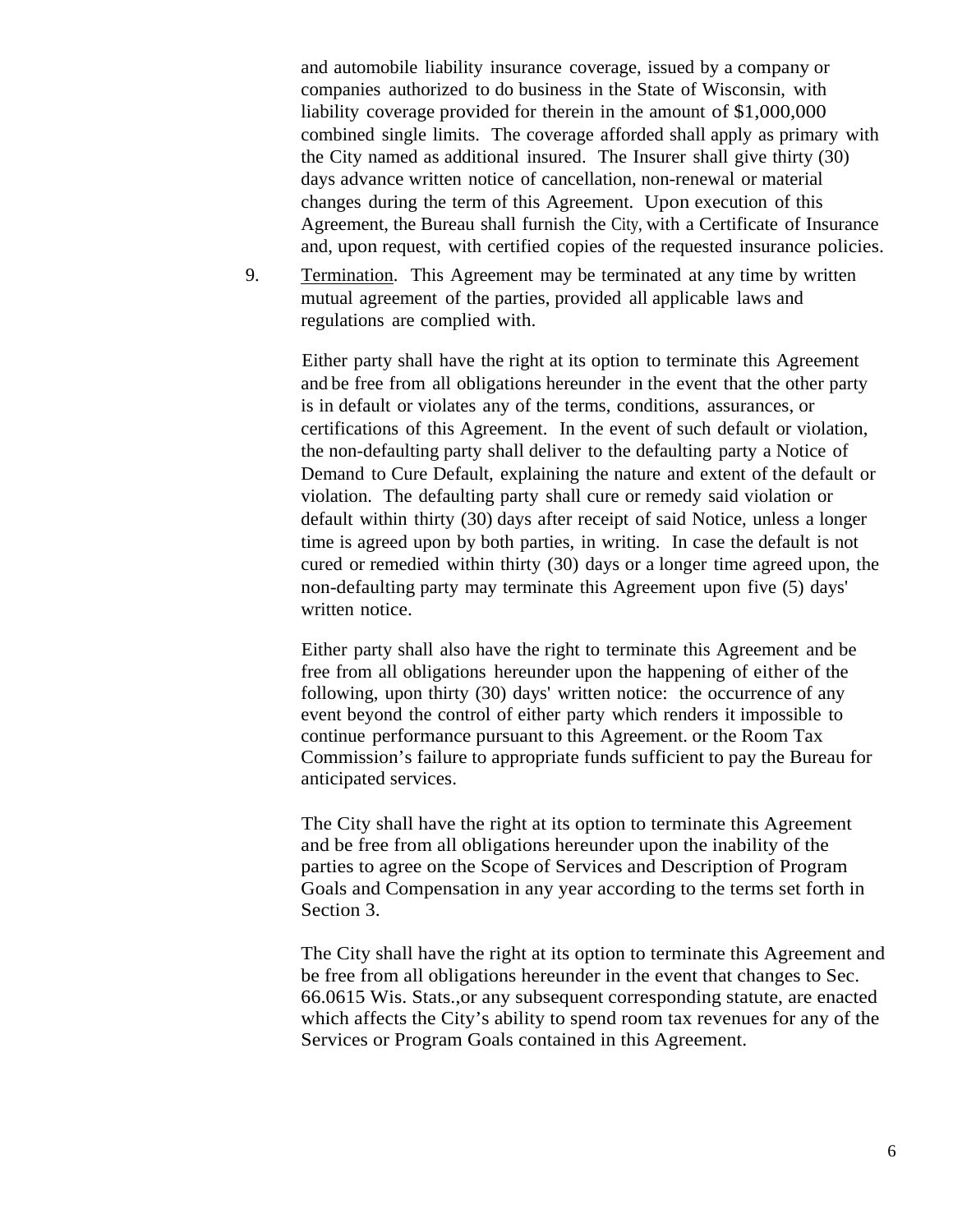If this Agreement is terminated for any reason, services performed by the Bureau shall cease as of the date of such termination. The City will pay for services completed but not paid for at such time of termination and for the following outstanding contract commitments should they exist a) an accepted bid for a contracted customer of Monona Terrace that uses Bureau internal incentive funds, b) fees for a trade show for which the Bureau made a commitment, where the cancellation date for a full or partial refund has passed, and c) payment for any advertising or sponsorship for which the Bureau has made a commitment, where the cancellation date for a full or partial refund has passed. The parties also agree to honor any agreements for financial support of future events at Monona Terrace where Monona Terrace Event Assistance funds have been committed. The Bureau shall return to the City all unexpended funds within ten (10) days of expiration or termination of this Agreement for any cause.

The Bureau shall be liable to the City for any expenditures of City funds contrary to this Agreement, and agrees to repay the amount of any such expenditure to the City within ten (10) days of receiving the City's written request for reimbursement.

- 10. Assurances and Certifications. The Bureau makes the following assurances and certifications as part of this Agreement:
	- a. It possesses the legal authority to enter into this Agreement. A resolution, motion or similar action has been duly adopted or passed as an official act of the Bureau's Board of Directors, authorizing the execution of this Agreement, and directing and authorizing its President to act in connection with this Agreement and to provide all required reports and such additional information as may be required.
	- b. It will operate in an open and accessible manner which shall allow consumers of services, staff, citizens and members of City review committees reasonable opportunity to attend Board of Director's meetings in order to gain information or to provide input and recommendations on the Bureau's programs, policies and the delivery of services.
	- c. It will hold at least one (1) Board of Directors meeting annually during the period of this Agreement in open session, in a place which is reasonably accessible to members of the public, open to all citizens at all times, and held in a building and room which enables access by people with functional limitations, as defined in Sec. 101.13(1), Wis. Stats. Public notice of open session meetings shall be given at least twenty-four (24) hours prior to the commencement of such meeting(s) and shall be provided in a manner which is reasonably likely to apprise interested people and shall be made available to anyone requesting such notice.
	- d. It will involve consumers of services in the planning and evaluation of programs.
	- e. It will maximize use of available resources of all kinds, including but not limited to, grants, donations, bequests, and contributions of housing, program and office supplies and equipment, and volunteer time.
	- f. It will cooperate with other community agencies and groups engaged in related activities.
	- g. It will notify the City in writing of the receipt or loss of substantial project funding, not included in the Bureau's Project Budget(s), which could materially affect the level of services described in Section 2 or in the Program Goals described in Exhibit A, within ten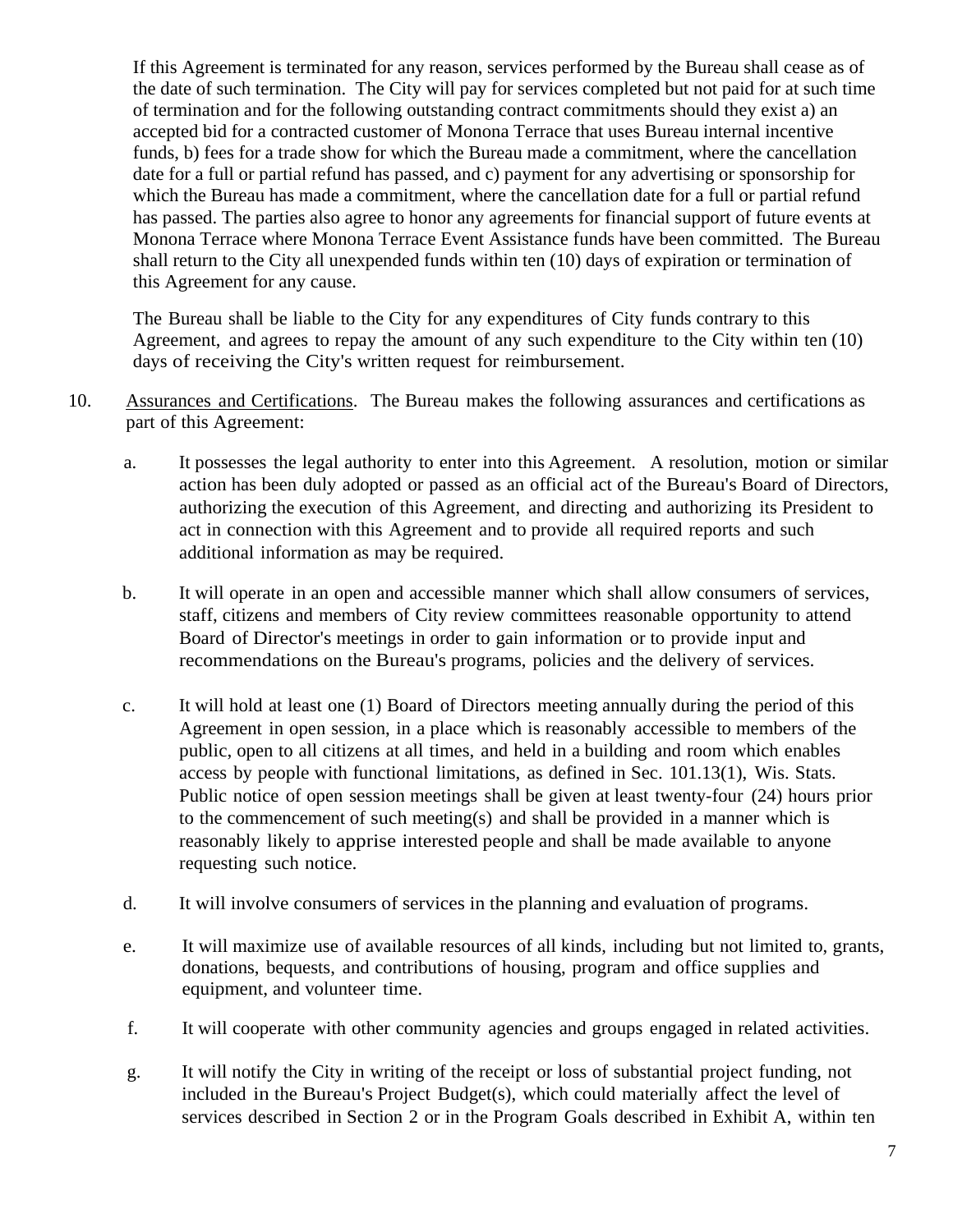- (10) working days of the receipt or loss of said funds.
- h. No funds provided under this Agreement may be used in any manner which will assist, promote or deter union organizing.
- 11. Non-Discrimination. In the performance of the services under this Agreement the Bureau agrees not to discriminate against any employee or applicant because of race, religion, marital status, age, color, sex, handicap, national origin or ancestry, income level or source of income, arrest record or conviction record, less than honorable discharge, physical appearance, sexual orientation, gender identity, political beliefs, or student status. The Bureau further agrees not to discriminate against any subcontractor or person who offers to subcontract on this Agreement because of race, religion, color, age, disability, sex, or national origin.
- 12. Weapons Prohibition. Bureau shall prohibit, and shall require its subcontractors to prohibit, its employees from carrying weapons, including concealed weapons, in the course of performance of work under this Agreement, other than while at the Bureau's or subcontractor's own business premises. This requirement shall apply to vehicles used at any City work site and vehicles used to perform any work under this Agreement, except vehicles that are an employee's "own motor vehicle" pursuant to Wis. Stat. sec. 175.60(15m).
- 13. Affirmative Action. As used in this Section 13, the term "Contractor" means the Bureau and all its contractors and sub contractors who perform services under this Agreement whenever said persons, firms of corporations are not otherwise exempt under the provisions of Section 39.02(9)(a), Madison General Ordinances.

 A. The following language applies to all Contractors employing fifteen (15) or more employees: (MGO  $39.02(9)(c)$ .)

 The Contractor agrees that, within thirty (30) days after the effective date of this Agreement, Contractor will provide to the City of Madison Department of Civil Rights (the "Department"), certain workforce utilization statistics, using a form provided by the City.

 If the Agreement is still in effect, or if the City enters into a new Agreement with the Contractor, within one year after the date on which the form was required to be provided, the Contractor will provide updated workforce information using a second form, also to be furnished by the City. The second form will be submitted to the Department no later than one year after the date on which the first form was required to be provided.

 The Contractor further agrees that, for at least twelve (12) months after the effective date of this Agreement, it will notify the Department of each of its job openings at facilities in Dane County for which applicants not already employees of the Contractor are to be considered. The notice will include a job description, classification, qualifications, and application procedures and deadlines. The Contractor agrees to interview and consider candidates referred by the Department if the candidate meets the minimum qualification standards established by the Contractor, and if the referral is timely. A referral is timely if it is received by the Contractor on or before the date stated in the notice.

The Department will determine if a Contractor is exempt from Sec. 13. A., at the time the Request for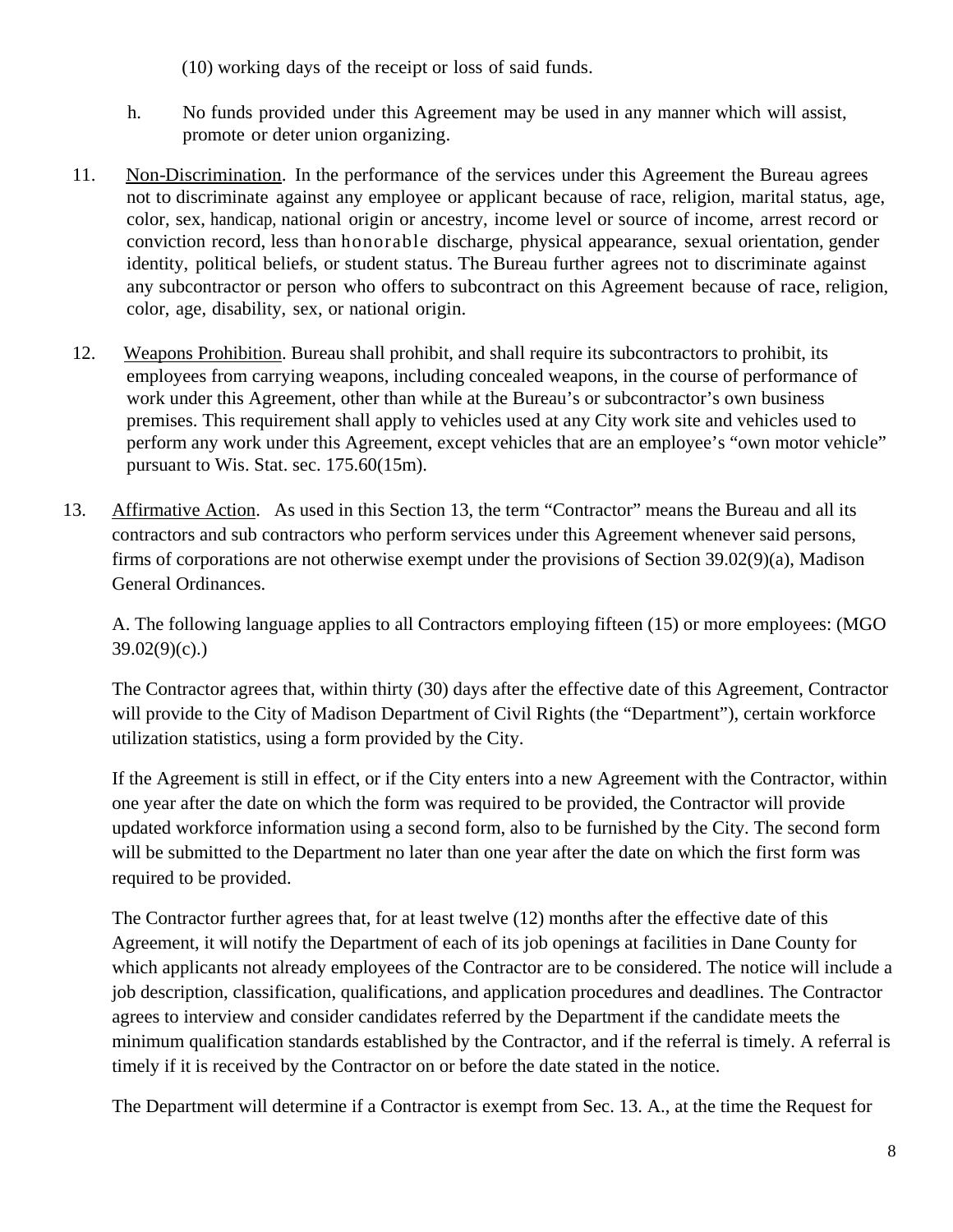Exemption in 13.B. is made.

B. Articles of Agreement, Request for Exemption, and Release of Payment:

The "ARTICLES OF AGREEMENT" beginning on the following page, apply to all Contractors, unless determined to be exempt under the following table and procedures:

| NUMBER OF EMPLOYEES | <b>LESS THAN \$25,000</b>                | \$25,000 OR MORE                         |
|---------------------|------------------------------------------|------------------------------------------|
|                     | Aggregate Annual Business with the City* | Aggregate Annual Business with the City* |
| 14 or less          | Exempt**                                 | Exempt**                                 |
| 15 or more          | Exempt**                                 | Not Exempt                               |

\*As determined by the Finance Director \*\*As determined by the Department of Civil Rights

**REQUEST FOR EXEMPTION:** (MGO **39.02**(9)(a)2.) Contractors who believe they are Exempt from the Articles of Agreement according to the table above, shall submit a Request for Exemption on a form provided by the Department of Civil Rights ("Department"), within thirty (30) days of the effective date of this Agreement. The Department makes the final determination as to whether a Contractor is exempt from the Articles of Agreement. In the event the Contractor is not exempt, the Articles of Agreement shall apply. CONTRACTORS WITH 15 OR MORE EMPLOYEES WILL LOSE THIS EXEMPTION AND BECOME SUBJECT TO THE ARTICLES OF AGREEMENT UPON REACHING \$25,000 OR MORE ANNUAL AGGREGATE BUSINESS WITH THE CITY WITHIN THE CALENDAR YEAR.

**RELEASE OF PAYMENT:** (MGO **39.02**(9)(e)1.b.) Within thirty (30) days from the effective date of this Agreement, and prior to release of payment by the city, all non-exempt Contractors are required to have on file with the Department, an Affirmative Action plan meeting the requirements of Article IV below. Additionally, Contractors that are exempt from the Articles of Agreement under Table 13-B, must have a Request for Exemption form on-file with the Department, prior to release of payment by the City.

### **ARTICLES OF AGREEMENT**

ARTICLE I

The Contractor shall take affirmative action in accordance with the provisions of this Agreement to insure that applicants are employed, and that employees are treated during employment without regard to race, religion, color, age, marital status, disability, sex, sexual orientation, gender identity or national origin and that the employer shall provide harassment-free work environment for the realization of the potential of each employee. Such action shall include, but not be limited to, the following: employment, upgrading, demotion or transfer, recruitment or recruitment advertising, layoff or termination, rates of pay or other forms of compensation and selection for training including apprenticeship insofar as it is within the control of the Contractor. The Contractor agrees to post in conspicuous places available to employees and applicants notices to be provided by the City setting out the provisions of the nondiscrimination clauses in this Agreement.

**ARTICLE II** 

The Contractor shall in all solicitations or advertisements for employees placed by or on behalf of the Contractors state that all qualified or qualifiable applicants will be employed without regard to race, religion, color, age, marital status, disability, sex, sexual orientation, gender identity or national origin.

**ARTICLE III** 

The Contractor shall send to each labor union or representative of workers with which it has a collective bargaining Agreement or other Agreement or understanding a notice to be provided by the City advising the labor union or workers representative of the Contractor's equal employment opportunity and affirmative action commitments. Such notices shall be posted in conspicuous places available to employees and applicants for employment.

#### ARTICLE IV

(This Article applies to non‐public works Agreements.)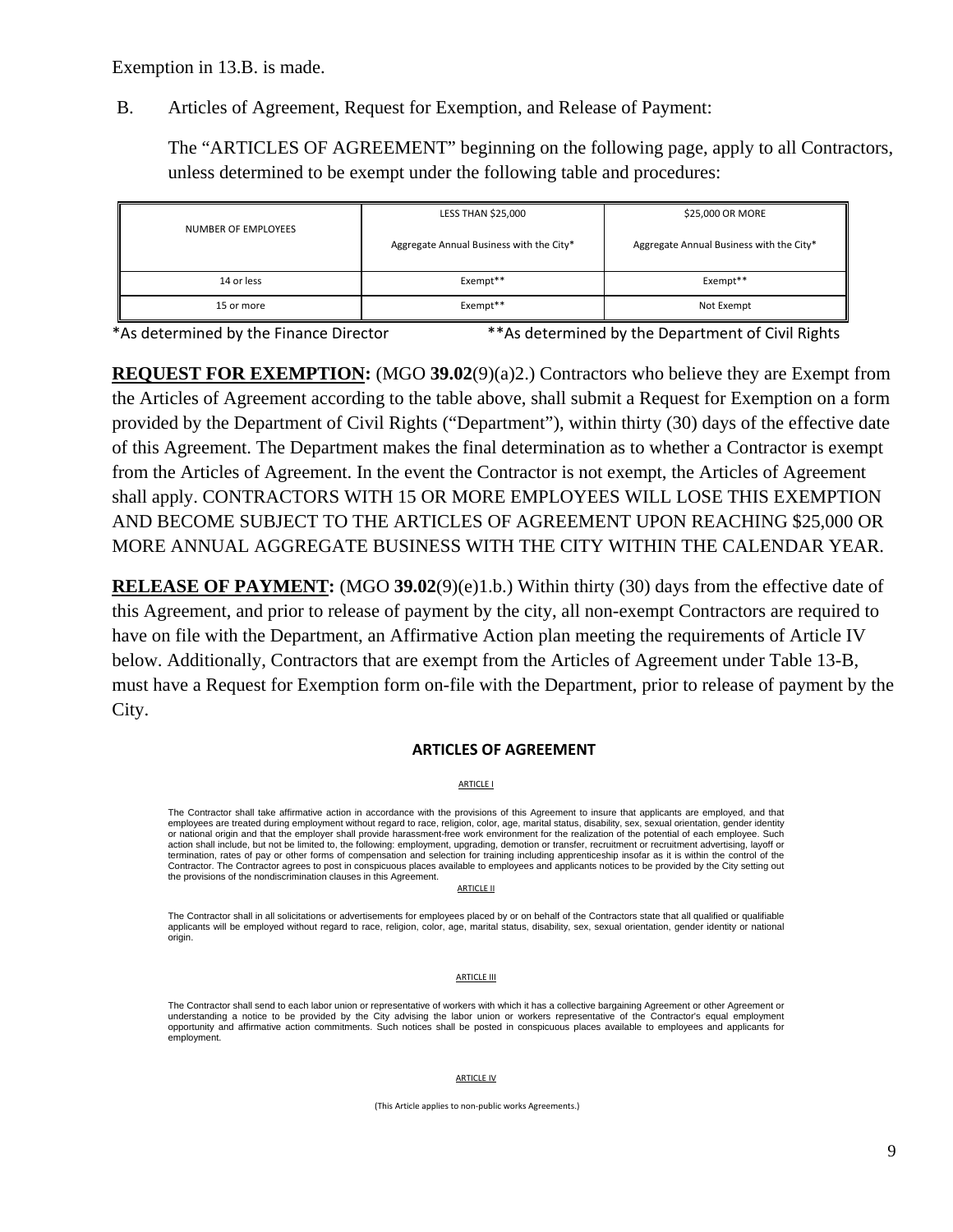The Contractor agrees that it will comply with all provisions of the Affirmative Action Ordinance of the City of Madison including the Agreement compliance requirements. The Contractor warrants and certifies that, of the following two paragraphs, paragraph A or B is true **(check one):**

It has prepared and has on file an affirmative action plan that meets the format requirements of Federal Revised Order No, 4, 41 CFR part 60-2, as established by 43 FR 51400 November 3, 1978, including appendices required by City of Madison ordinances or it has prepared and has on file a model affirmative action plan approved by the Madison Common Council.

B. Within thirty (30) days after the effective date of this Agreement, it will complete an affirmative action plan that meets the format requirements of Federal Revised Order No. 4, 41 CFR Part 60-2, as established by 43 FR 51400, November 3, 1978, including appendices required by City of Madison ordinance or within thirty (30) days after the effective date of this Agreement, it will complete a model affirmative action plan approved by the Madison Common Council.

#### ARTICLE V

#### (This Article applies only to public works Agreements.)

The Contractor agrees that it will comply with all provisions of the Affirmative Action Ordinance of the City of Madison, including the Agreement compliance requirements. The Contractor agrees to submit the model affirmative action plan for public works Contractors in a form approved by the Director of Affirmative Action.

#### ARTICLE VI

The Contractor will maintain records as required by Section **39.02**(9)(f) of the Madison General Ordinances and will provide the City's Department of Affirmative Action with access to such records and to persons who have relevant and necessary information, as provided in Section **39.02**(9)(f). The City agrees to keep all such records confidential, except to the extent that public inspection is required by law.

#### ARTICLE VII

In the event of the Contractor's or subcontractor's failure to comply with the Equal Employment Opportunity and Affirmative Action provisions of this Agreement or Sections 39.03 and **39.02** of the Madison General Ordinances, it is agreed that the City at its option may do any or all of the following:

- A. Cancel, terminate or suspend this Agreement in whole or in part.
- B. Declare the Contractor ineligible for further City Agreements until the Affirmative Action requirements are met.
- C. Recover on behalf of the City from the prime Contractor 0.5 percent of the Agreement award price for each week that such party fails or refuses to comply, in the nature of liquidated damages, but not to exceed a total of five percent (5%) of the Agreement price, or five thousand dollars (\$5,000), whichever is less. Under public works Agreements, if a subcontractor is in noncompliance, the City may recover liquidated damages from the prime Contractor in the manner described above. The preceding sentence shall not be construed to prohibit a prime Contractor from recovering the amount of such damage from the noncomplying subcontractor.

#### **ARTICLE VIII**

(This Article applies to public works Agreements only.)

The Contractor shall include the above provisions of this Agreement in every subAgreement so that such provisions will be binding upon each subcontractor. The Contractor shall take such action with respect to any subcontractor as necessary to enforce such provisions, including sanctions provided for noncompliance.

#### ARTICLE IX

The Contractor shall allow the maximum feasible opportunity to small business enterprises to compete for any subAgreements entered into pursuant to this Agreement. (In federally funded Agreements the terms "DBE, MBE, and WBE" shall be substituted for the term "small business" in this Article.)

- 14. Living Wage. The Bureau agrees to pay all employees employed by the Bureau in the performance of services under this Agreement, whether on a full time or a part time basis, a base wage of not less than the City minimum hourly wage as required by Sec. 4.20, Madison General Ordinances.
- 15. Severability. It is mutually agreed that, in case any provision of this Agreement is determined by any court of law to be unconstitutional, illegal or unenforceable, it is the intention of the parties that all the other provisions of this Agreement remain in full force and effect.
- 16. Amendments or Supplements. This Agreement may be supplemented or amended only by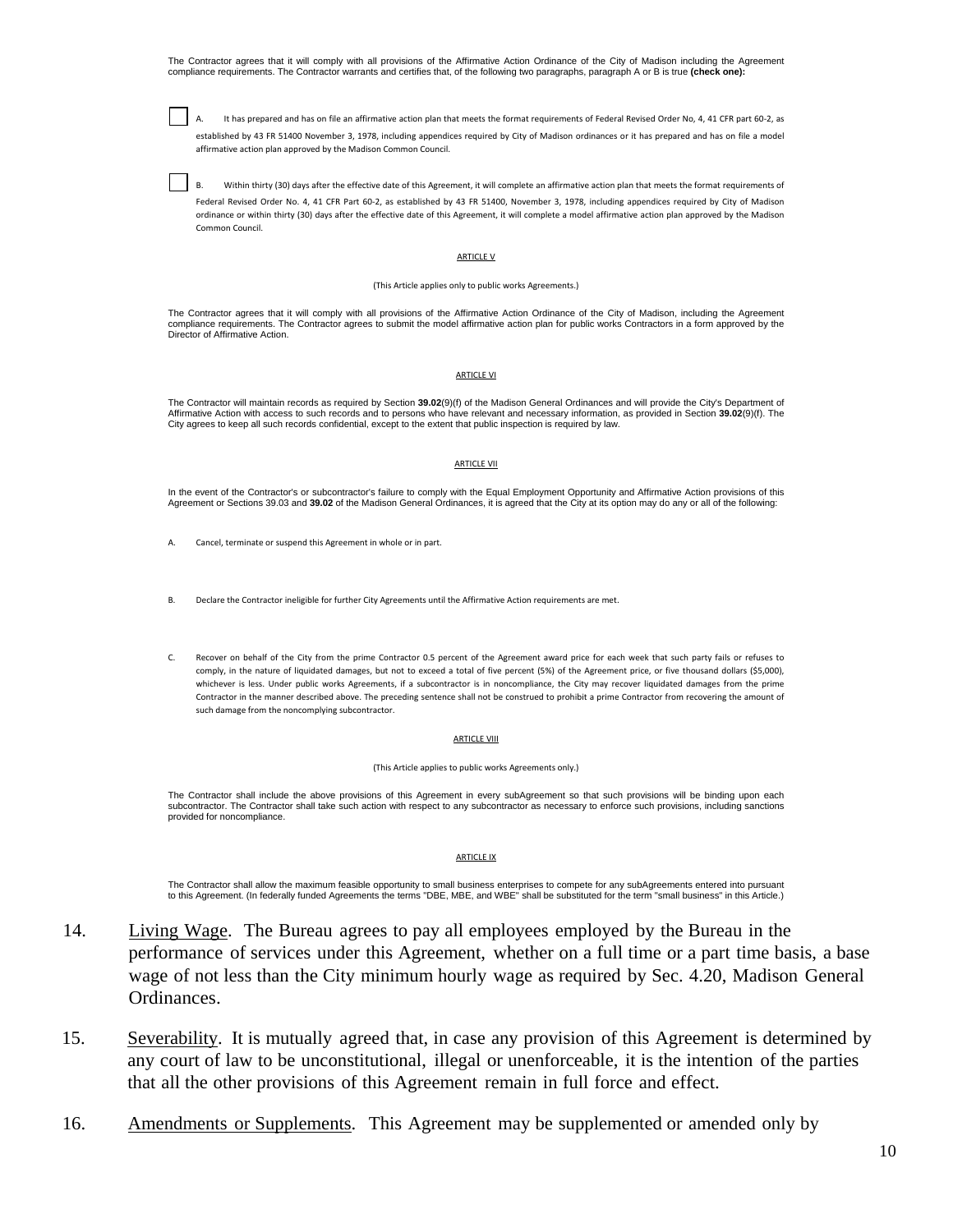written instrument executed by the parties.

- 17. Independent Contractor. The Bureau is and shall remain an independent Contractor in its performance of its obligations under this Agreement, and any persons who the Bureau utilizes and provides for services under this Agreement are employees of the Bureau and not employees of the City.
- 18. Equal Benefits Requirement (Sec. 39.07, MGO.) (Applicable to Agreements exceeding \$25,000).

 This provision applies to service Agreements of more than \$25,000 executed, extended, or renewed by the City on July 1, 2012 or later, unless exempt by Sec. 39.07 of the Madison General Ordinances (MGO).

 For the duration of this Agreement, the Bureau agrees to offer and provide benefits to employees with domestic partners that are equal to the benefits offered and provided to married employees with spouses, and to comply with all provisions of Sec. 39.07, MGO. If a benefit would be available to the spouse of a married employee, or to the employee based on his or her status as a spouse, the benefit shall also be made available to a domestic partner of an employee, or to the employee based on his or her status as a domestic partner. "Benefits" include any plan, program or policy provided or offered to employees as part of the employer's total compensation package, including but not limited to, bereavement leave, family medical leave, sick leave, health insurance or other health benefits, dental insurance or other dental benefits, disability insurance, life insurance, membership or membership discounts, moving expenses, pension and retirement benefits, and travel benefits.

Cash Equivalent. If after making a reasonable effort to provide an equal benefit for a domestic partner of an employee, the Bureau is unable to provide the benefit, the Bureau shall provide the employee with the cash equivalent of the benefit.

Proof of Domestic Partner Status. The Bureau may require an employee to provide proof of domestic partnership status as a prerequisite to providing the equal benefits. Any such requirement of proof shall comply with Sec. 39.07(4), MGO.

Notice Posting, Compliance. The Bureau shall post a notice informing all employees of the equal benefit requirements of this Agreement, the complaint procedure, and agrees to produce records upon request of the City, as required by Sec. 39.07, MGO.

Subcontractors (Service Agreements Only).Bureau shall require all subcontractors, the value of whose work is twenty-five thousand dollars (\$25,000) or more, to provide equal benefits in compliance with Sec. 39.07, MGO.

19. IT Network Connection Policy**.** If this Agreement includes services such as software support, software maintenance, network services, and/or system development services and will require a Network Connection the City Network (as defined in the following link), the City's Network Connection Policy found at this link: http://www.cityofmadison.com/attorney/documents/posNetworkConnection.doc is hereby incorporated and made a part of this Agreement and Bureau agrees to comply with all of its requirements.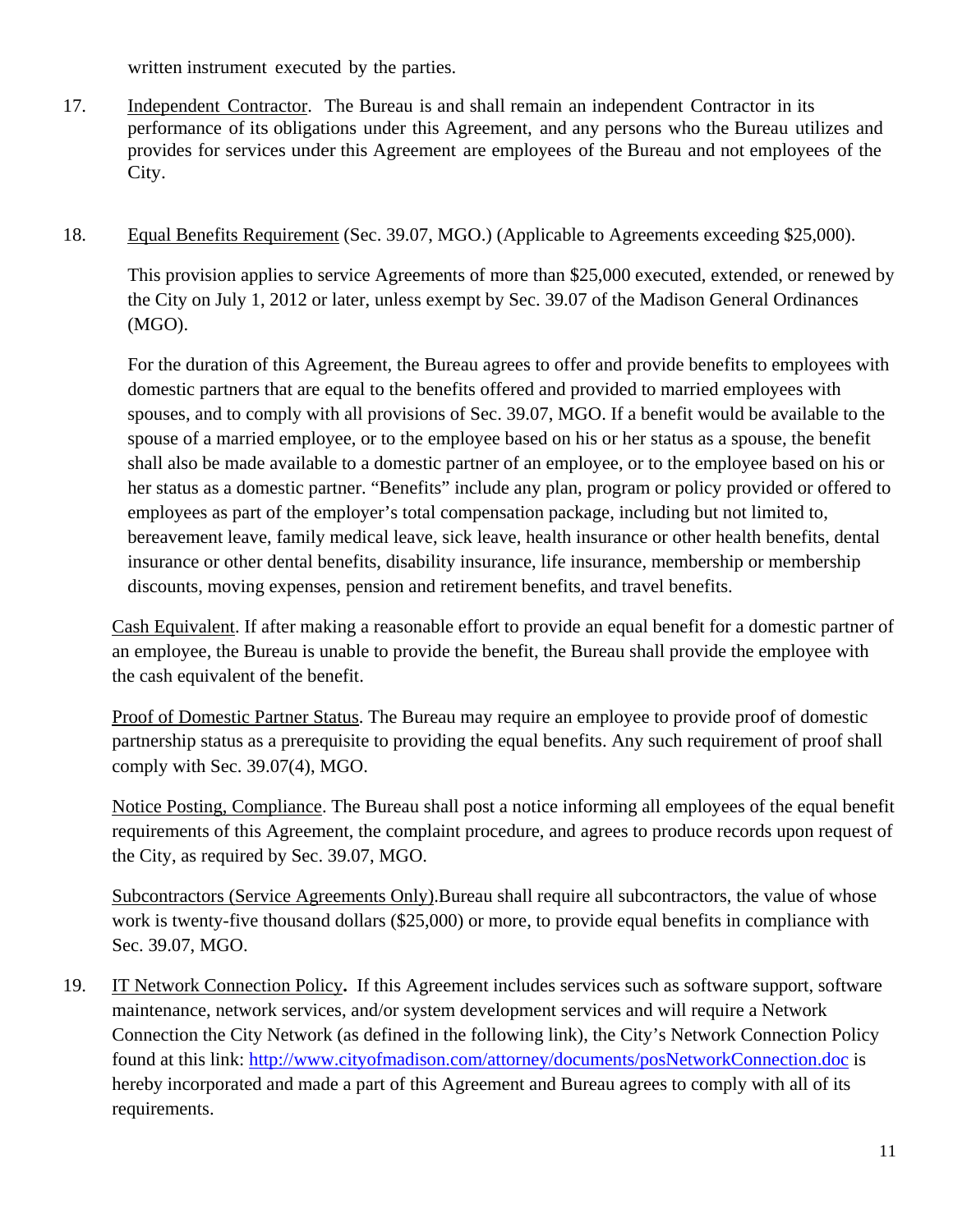- 20. Counterparts, Electronic Delivery**.** This Agreement may be signed in counterparts, each of which shall be taken together as a whole to comprise a single document. Signatures on this Agreement may be exchanged between the parties by facsimile, electronic scanned copy (.pdf) or similar technology and shall be as valid as original. Executed copies or counterparts of this Agreement may be delivered by facsimile or email and upon receipt will be deemed original and binding upon the parties hereto, whether or not a hard copy is also delivered. Copies of this Agreement, fully executed, shall be as valid as an original.
	- 21. Compliance with Laws. The Bureau and City shall comply with all Federal, State and local statutes, laws, ordinances, regulations, rules and codes applicable to their respective obligations under this Agreement.
	- 22. Assignment. This Agreement, or any obligations hereunder, may not be assigned without the prior written consent of the other party.
	- 23. Waiver. Failure of either party to insist upon the strict performance of any of the terms or conditions herein to be performed by the other party shall not be deemed a waiver of any rights or remedies by the performing party and shall not be deemed a waiver of any subsequent default or nonperformance of any terms or conditions to be performed herein by the other party.
	- 24. Entire Agreement. This Agreement and the Exhibits attached hereto represent the full and complete agreement of the parties hereto and all prior negotiations and dealings relating to this Agreement and the subject matter hereof shall be deemed superseded by and merged into this Agreement.
	- 25. Applicable Law. This Agreement shall be governed by and construed in accordance with the laws and judicial decisions of the State of Wisconsin.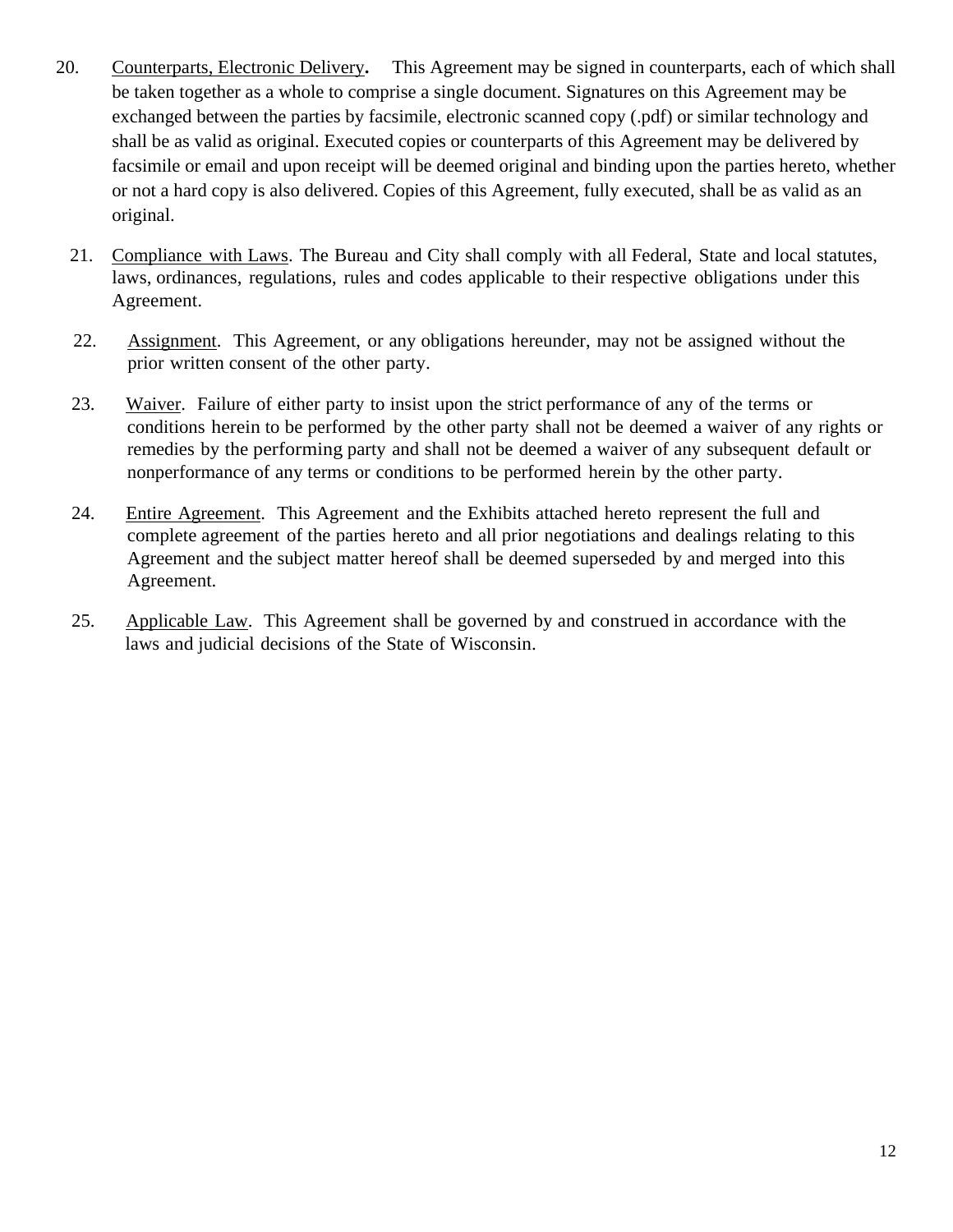IN WITNESS WHEREOF, the parties hereto have set their hands at Madison, Wisconsin.

# **CONTRACTOR**

| Monona Terrace                                 |                                                         |                                                                     |
|------------------------------------------------|---------------------------------------------------------|---------------------------------------------------------------------|
|                                                | <b>Greater Madison Convention &amp; Visitors Bureau</b> |                                                                     |
| By:                                            | By:                                                     |                                                                     |
| (Signature) Greg McManners, Executive Director |                                                         | (Signature) Deb Archer, President & CEO                             |
|                                                | Date:                                                   |                                                                     |
|                                                |                                                         |                                                                     |
|                                                |                                                         | Lynn Hobbie, Chair                                                  |
|                                                |                                                         | Board of Directors, Greater Madison Convention<br>& Visitors Bureau |
|                                                | <b>CITY OF MADISON, WISCONSIN</b>                       |                                                                     |
|                                                | a municipal corporation                                 |                                                                     |
|                                                | By:                                                     |                                                                     |
|                                                |                                                         | Paul R. Soglin, Mayor                                               |
|                                                | Date:                                                   |                                                                     |
| Approved:                                      |                                                         |                                                                     |
|                                                | By:                                                     |                                                                     |
| David P. Schmiedicke, Finance Director         |                                                         | Maribeth Witzel-Behl, City Clerk                                    |
| Date:                                          | Date:                                                   |                                                                     |
|                                                |                                                         | 13                                                                  |